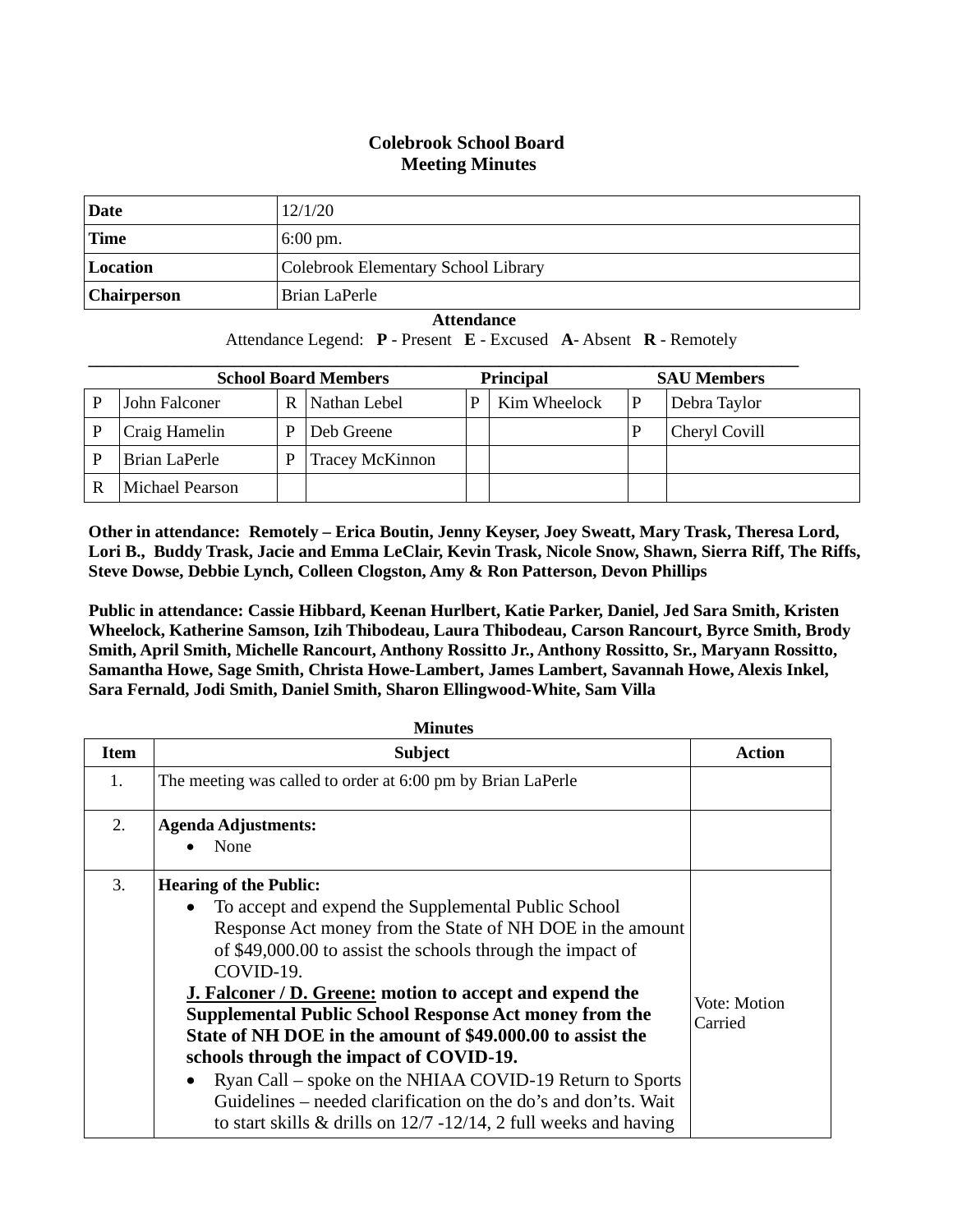|    | their first game on $1/12/21$ .<br>J. Falconer mentioned at the $11/17/20$ meeting the<br>O<br>Board approved what Mr. Call had presented, and<br>wanted to know what has changed. Mr. Call mentioned<br>not having school open. A lot of students and parents<br>voiced their opinions on their child playing sports and<br>not having them back in school.<br><b>J. Falconer / D. Greene: motion to reconsider the motion that</b><br>was made on 11/17 on the NHIAA-Sports Guidelines- allow                                                                                                                                                                                                                                                                                                                                                                                                                                                                                                                                                                        | Vote: 6 Yes<br>1 No- N. Lebel |
|----|------------------------------------------------------------------------------------------------------------------------------------------------------------------------------------------------------------------------------------------------------------------------------------------------------------------------------------------------------------------------------------------------------------------------------------------------------------------------------------------------------------------------------------------------------------------------------------------------------------------------------------------------------------------------------------------------------------------------------------------------------------------------------------------------------------------------------------------------------------------------------------------------------------------------------------------------------------------------------------------------------------------------------------------------------------------------|-------------------------------|
|    | Co-curriculm activities during remote learning.<br>More discussion from students and parents on re-opening of<br>school.                                                                                                                                                                                                                                                                                                                                                                                                                                                                                                                                                                                                                                                                                                                                                                                                                                                                                                                                               |                               |
| 4. | <b>Reading of the Minutes:</b><br>C. Hamelin / D. Greene: Motion to approve the minutes of<br>November 17, 2020.                                                                                                                                                                                                                                                                                                                                                                                                                                                                                                                                                                                                                                                                                                                                                                                                                                                                                                                                                       | Vote: Motion<br>Carried       |
| 5. | <b>Special Reports:</b><br>None                                                                                                                                                                                                                                                                                                                                                                                                                                                                                                                                                                                                                                                                                                                                                                                                                                                                                                                                                                                                                                        |                               |
| 6. | Principal's Report: Kim Wheelock<br>Report attached<br>$\bullet$<br>Talked about increase of enrollment and to keep an eye on the<br>budget for hiring more staff.                                                                                                                                                                                                                                                                                                                                                                                                                                                                                                                                                                                                                                                                                                                                                                                                                                                                                                     |                               |
| 7. | Superintendent's Report: Debra Taylor<br>Report attached<br>Spoke on the COVID updates that are daily<br>D. Taylor read a letter from Richard March on retiring after the 2022<br>school year.<br>J. Falconer / C. Hamelin: motion to accept Richard March letter of<br>retiring after the 2022 school year.<br>D. Taylor informed the Board that Buddy Trask will be taking a<br>$\bullet$<br>leave of absence this year.<br>Ryan Call has offered to fill in for Mr. Trask, the job will be<br>O<br>posted internally for 5 days and then the Superintendent will<br>have authorization to fill Mr. Trask position.<br>D. Taylor asked the board their opinion on the earlier discussion<br>with parents and students on re-opening of school.<br>J. Falconer asked what would happen if the school was re-<br>$\circ$<br>opened on 12/7. Devon Phillips was not sure what would<br>happen, it is hard to say.<br>B. LaPerle asked what the numbers would look like. Devon<br>O<br>mentioned, more illness and don't know what the % would<br>be in the big picture. | Vote: Motion<br>Carried       |
| 8. | <b>Business Administrator's: Cheryl Covill</b><br>C. Covill spoke on transferring some funds around to free up some<br>$\bullet$<br>CARES Money the school received.<br>White boards for the school, sprayers reimbursement around \$50-<br>$\bullet$<br>60,000, deadline is 12/30.<br>Music room suite is finished, Consumer Science Room the floor<br>$\bullet$<br>tiles are popping. Two quotes LBT - \$20,580, VC tile - \$15,480. C.                                                                                                                                                                                                                                                                                                                                                                                                                                                                                                                                                                                                                              |                               |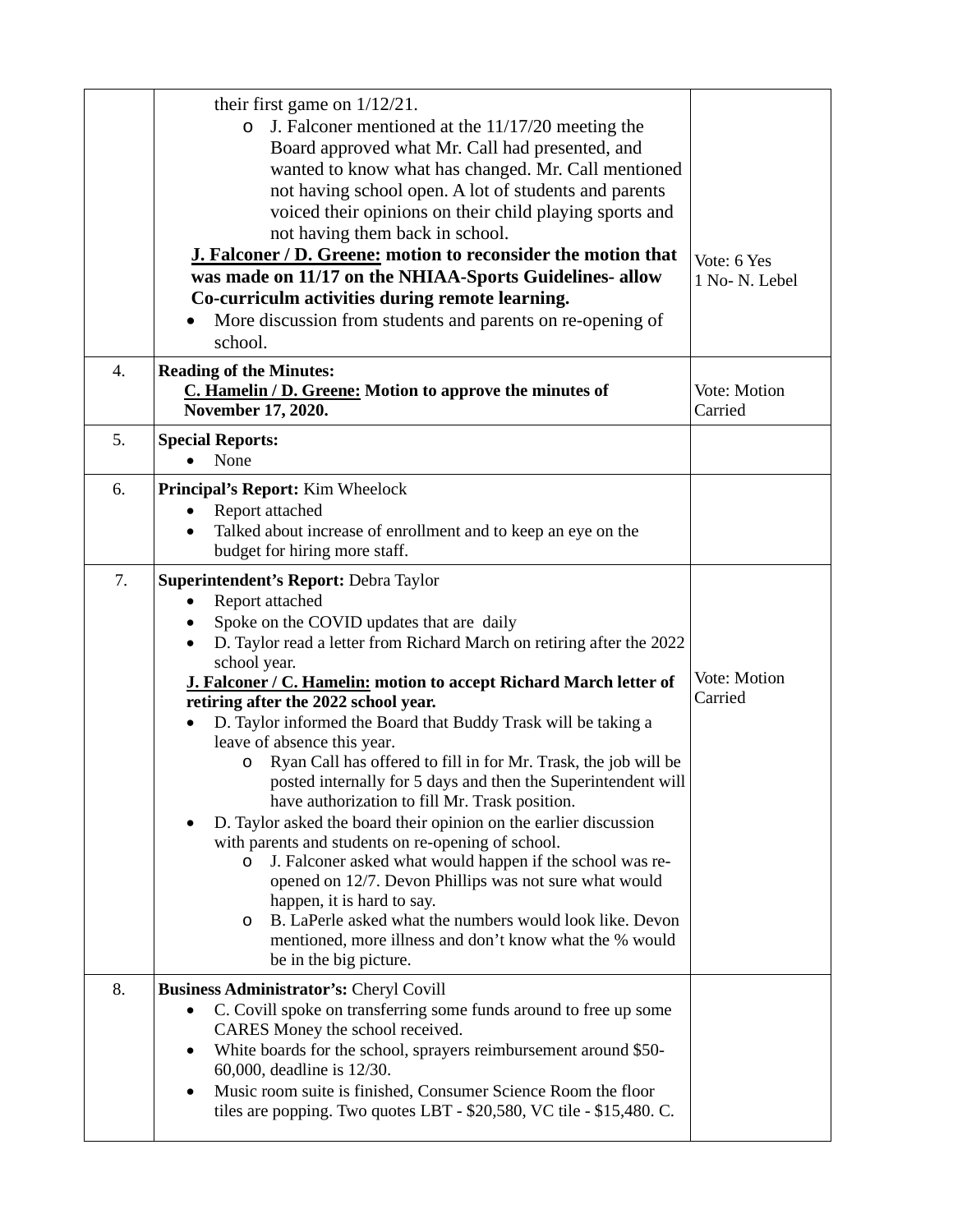|     | Covill explained the different options from the two quotes. C. Covill<br>will contact the insurance company and hopes to have completed<br>before Christmas break.<br>J. Falconer / D. Greene: motion to have C. Covill go with the higher<br>tech tile.<br>Abbey Group – home meals have dropped, around 65 meals being<br>served, thinking about serving 7 days a week during remote<br>learning. | Vote: Motion<br>Carried |
|-----|-----------------------------------------------------------------------------------------------------------------------------------------------------------------------------------------------------------------------------------------------------------------------------------------------------------------------------------------------------------------------------------------------------|-------------------------|
| 9.  | <b>NH School Board Association Business: John Falconer</b><br>None<br>$\bullet$                                                                                                                                                                                                                                                                                                                     |                         |
| 10. | Co-Curricular Committee Report: Brian LaPerle<br>None<br>$\bullet$                                                                                                                                                                                                                                                                                                                                  |                         |
| 11. | <b>Building Committee: Craig Hamelin</b><br>None<br>$\bullet$                                                                                                                                                                                                                                                                                                                                       |                         |
| 12. | <b>Policy Committee Report: Deb Greene</b><br>None                                                                                                                                                                                                                                                                                                                                                  |                         |
| 13. | <b>Negotiations Committee Report: John Falconer</b><br>None                                                                                                                                                                                                                                                                                                                                         |                         |
| 14. | <b>Curriculum Committee Report: Deb Greene</b><br>None<br>$\bullet$                                                                                                                                                                                                                                                                                                                                 |                         |
| 15. | <b>Technology Committee Report: Nathan Lebel</b><br>None<br>$\bullet$                                                                                                                                                                                                                                                                                                                               |                         |
| 16. | <b>Connecticut River Collaborative Committee Report: Brian LaPerle</b><br>None<br>$\bullet$                                                                                                                                                                                                                                                                                                         |                         |
| 17. | <b>Unfinished Business:</b><br>Budget 2021-2020<br>C. Covill went through the budget and spoke on the key<br>O<br>points.                                                                                                                                                                                                                                                                           |                         |
| 18. | <b>New Business:</b><br>RFP – School Bus Transportation – C. Covill received zero bids; on<br>11/23 WW Berry sent a proposal. C. Covill went over their proposal                                                                                                                                                                                                                                    |                         |
| 19. | <b>Other Business:</b><br>None<br>$\bullet$                                                                                                                                                                                                                                                                                                                                                         |                         |
| 20. | <b>Information:</b><br>None                                                                                                                                                                                                                                                                                                                                                                         |                         |
| 21. | <b>Non-Public Session:</b>                                                                                                                                                                                                                                                                                                                                                                          |                         |
| 22. | <b>Meetings:</b><br>SAU #7 Board Meeting: Thursday, December 10, 2020 @ 6:00 pm<br>- Pittsburg School cafeteria<br>Colebrook School Board Meeting: Tuesday, December 15, 2020 @<br>$\bullet$<br>$6:00 \text{ pm}$                                                                                                                                                                                   |                         |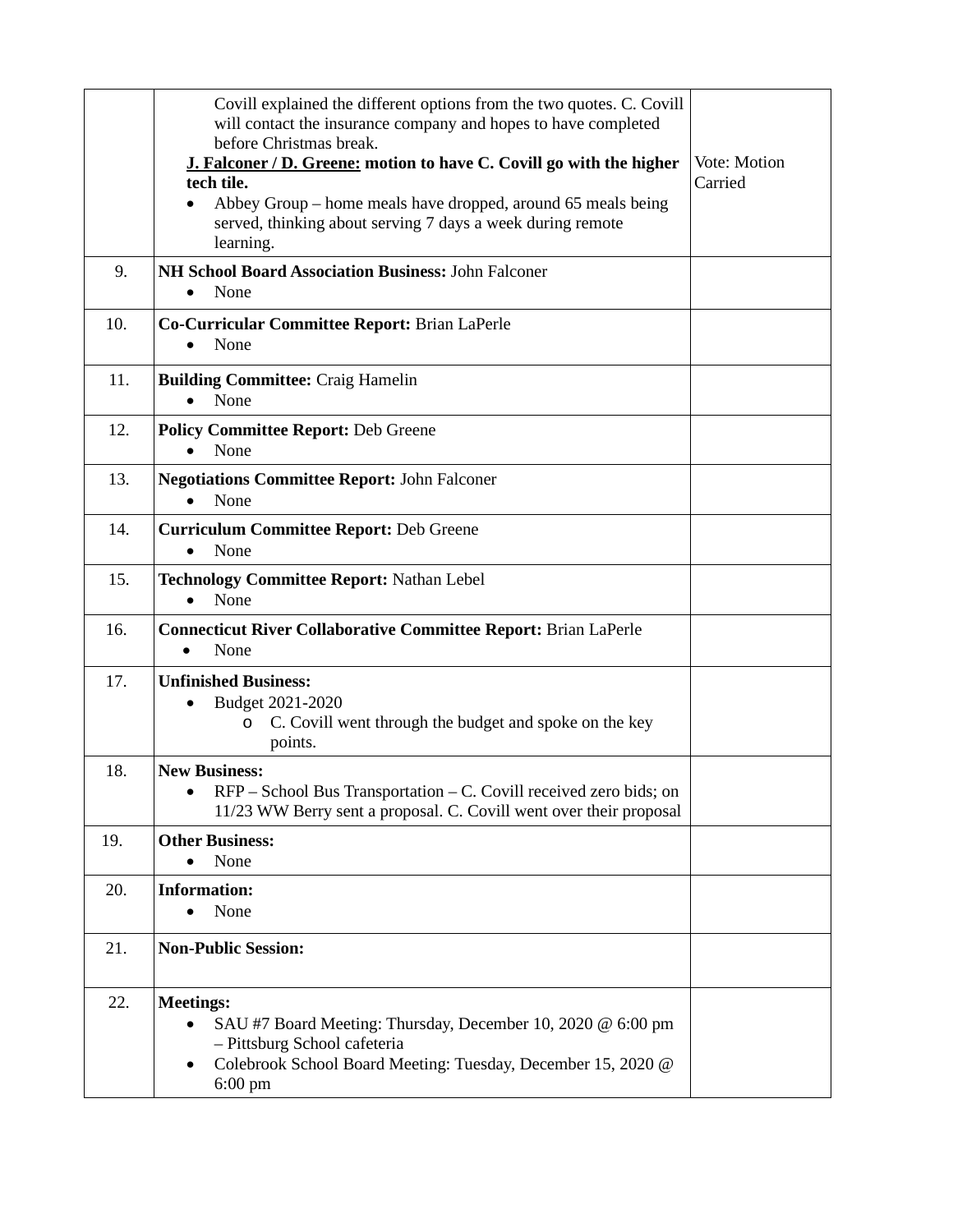| Adjournment: |                                                          |  |
|--------------|----------------------------------------------------------|--|
|              | General Colebrook School Board meeting ended @ 8:47 p.m. |  |

Respectfully Submitted Dorothy Uran Recording Clerk

## **Adopted 12/15/2020**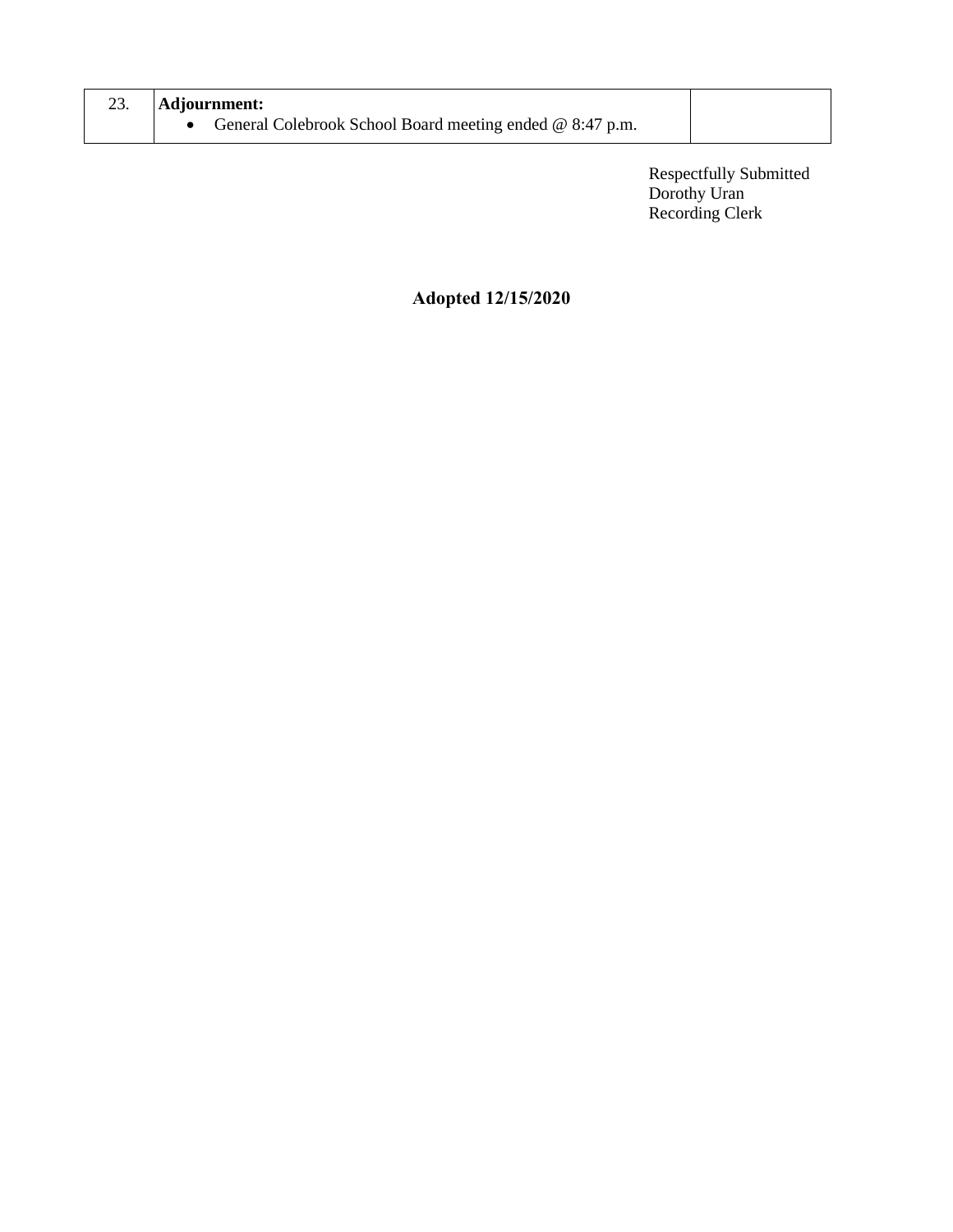# Colebrook Academy & Elementary **School**

Principal's Report Kim Wheelock Board Meeting, December 1, 2020

## **Principal Activities since 11/17/20**

- SEL Meeting
- Admin Team meeting
- Meeting with Superintendent
- Budget work
- Curriculum Meeting
- IEP Meetings
- Staff Meetings
- Zoom Meetings with teacher classes
- Grant writing
- Principal's Messages
- Researching mentoring programs

# **Student Enrollment**

- Pre K-7
- K 21 New registration packet requested (not in count)
- $1 21$
- $2 24$
- $3 21$
- $4 20$
- $5 20$
- $6 14$
- $-7 31$
- $8 21$
- $•$  9th 27
- 10th 31
- 11th 21

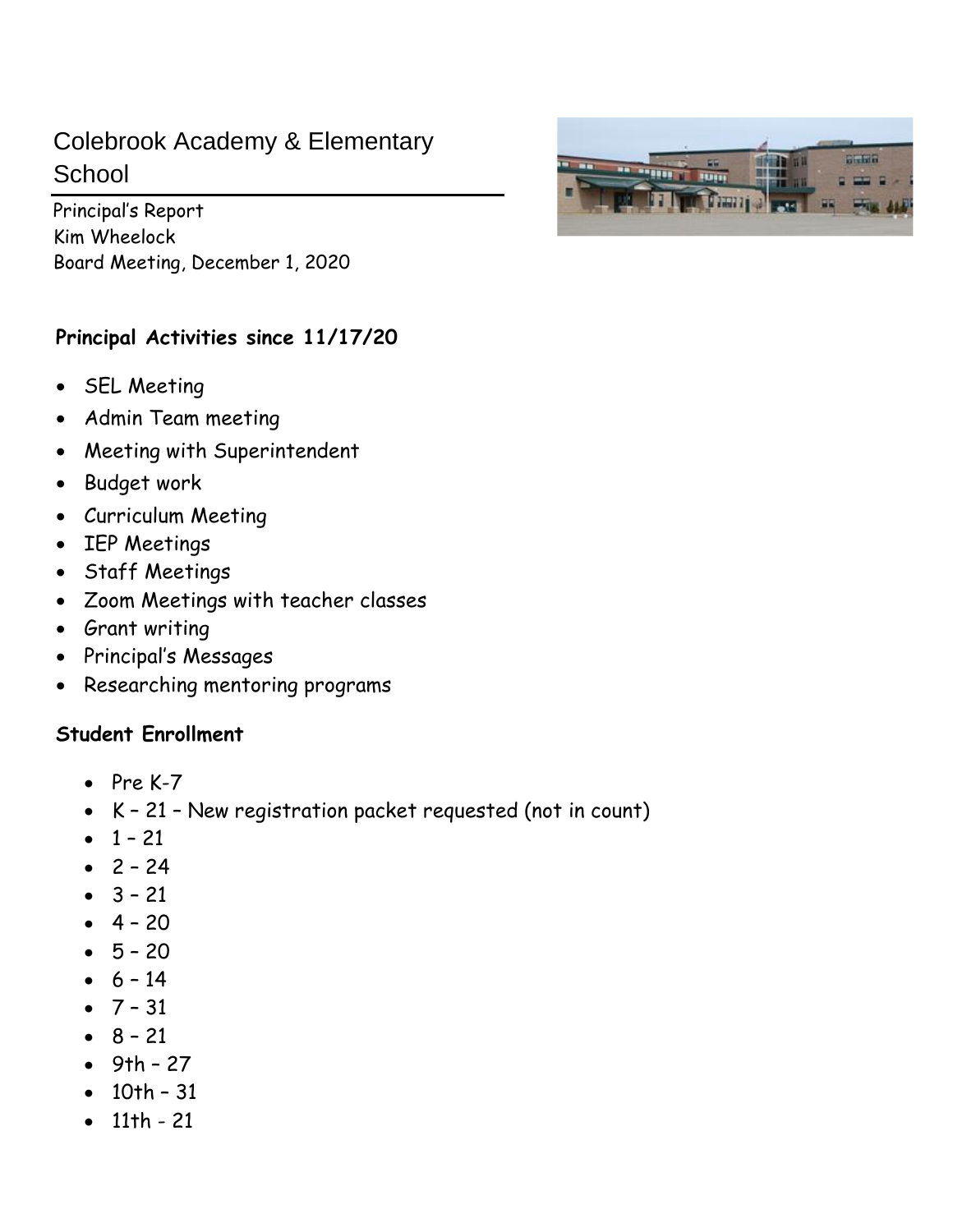• 12th – 21 **Total – 300 enrolled 1 waiting** 

## **Curriculum, Instruction, and Assessment**

Quarter 1 Grade Data

# **MIDDLE SCHOOL (7-8)**

- 10 highest honors
- 19 honors
	- · 4 failures
	- o 4 failing one subject
	- **HIGH SCHOOL (9-12)**
- 20 highest honors
- 15 honors
- 16 failures
	- o 8 failing one subject
	- o 1 failing two subjects
	- o 6 failing three or more subjects

# **CTRC STUDENTS (Canaan Schools)**

- 1 highest honors
- · 1 honors

# **2020-2021 Programming**

• CAES is creating a committee to look at some of its academic policies and procedures including Honor Roll Determination, Grading System, and GPA scale. A mix of constituents have been invited to participate.

The committee will be comprised of:

Principal Counselor Teacher Parent **Student** White Mountain Community College representative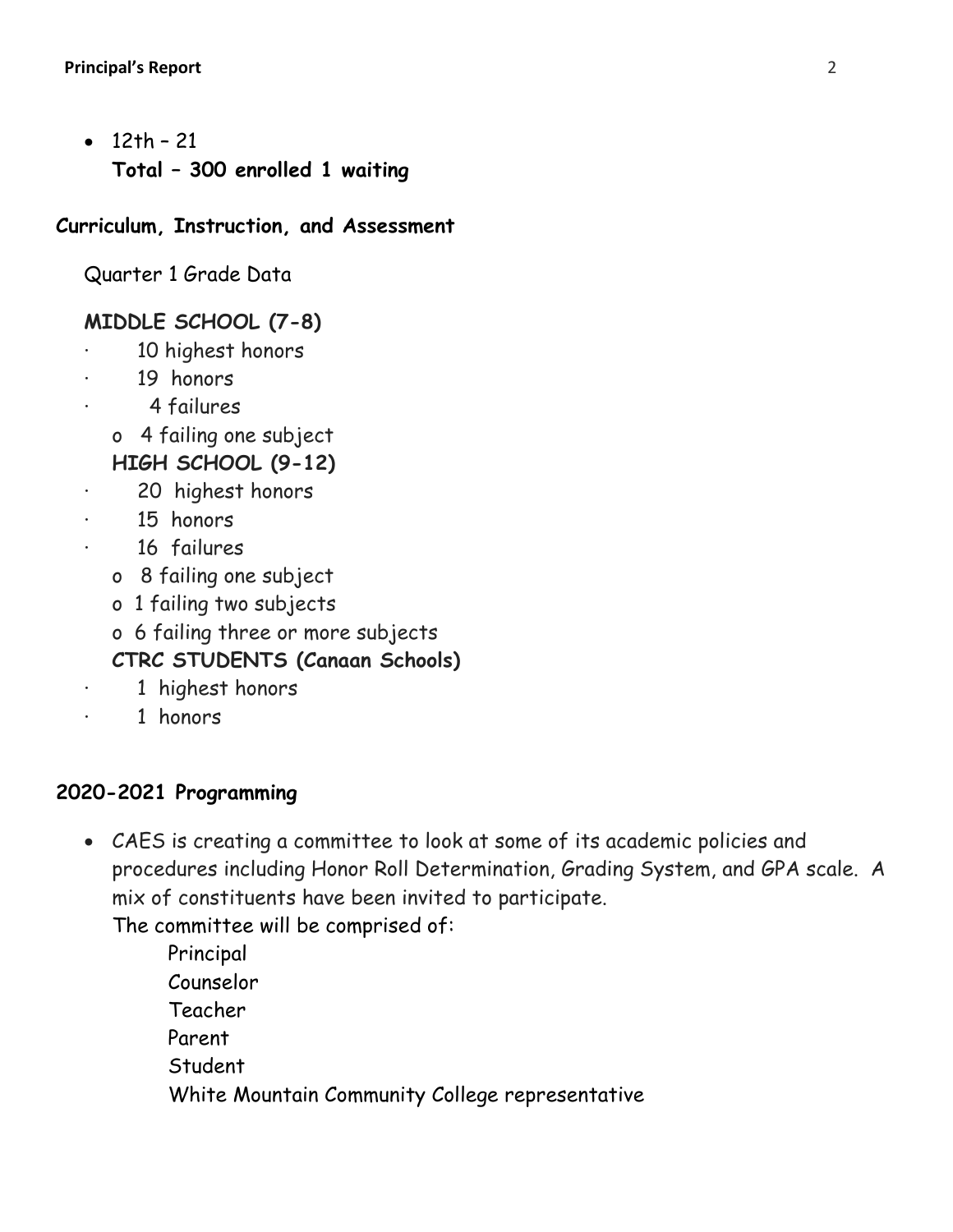## **Programming Budget Notes for 2021-2022**

## Background:

We did not replace the Science and Math teachers who resigned last year due to the new AB schedule we planned to implement with Canaan and Pittsburg which would have allowed students plenty of core classes and elective classes. However, we did not end up with that schedule due to Covid-19. The collaborative team felt that adding more courses to teachers and students at that time would have been difficult. In an AB schedule, there are 8 courses within a two-day period instead of 4 for the whole semester.

# **2020-2021 School Year – Notes from Counselor Clogston**

With our current staff and semester schedule, we have a "bare bones" program. We are trying to collaborate more with Canaan, but we have students (unclear if parents feel the same or are just supporting what their child(ren) want) who do not want to travel (part of the reason for the AB schedule). This year we forced them to travel to Canaan through the CTRC for math courses, but all those students were adamant they wanted to be back in the building in the afternoon at the least, and ideally preferred to remain at CAES full-time. They are all, however, doing well.

We do not offer any elective science classes or lower/remedial/basic math courses. The state requires Algebra I to graduate. Consequently, many students end up being pushed through that course and then struggling through two others (at a minimum) just to earn their 4 required credits. We need courses before Algebra I to more thoroughly prepare them for that content and also allow them to confidently and successfully meet their graduation requirements.

We only require Biology and Physical Science to graduate, which students can easily earn; however there are so many other types of science courses we could offer and many students would enjoy, and many need the STEM/Science focus for our growing/focused economies.

In social studies, we only offer two non-graduation courses, and these are only every other year (Holocaust and Sociology). Should an Assistant Principal be hired, this would free Tom Allin up again to offer more electives in this content area.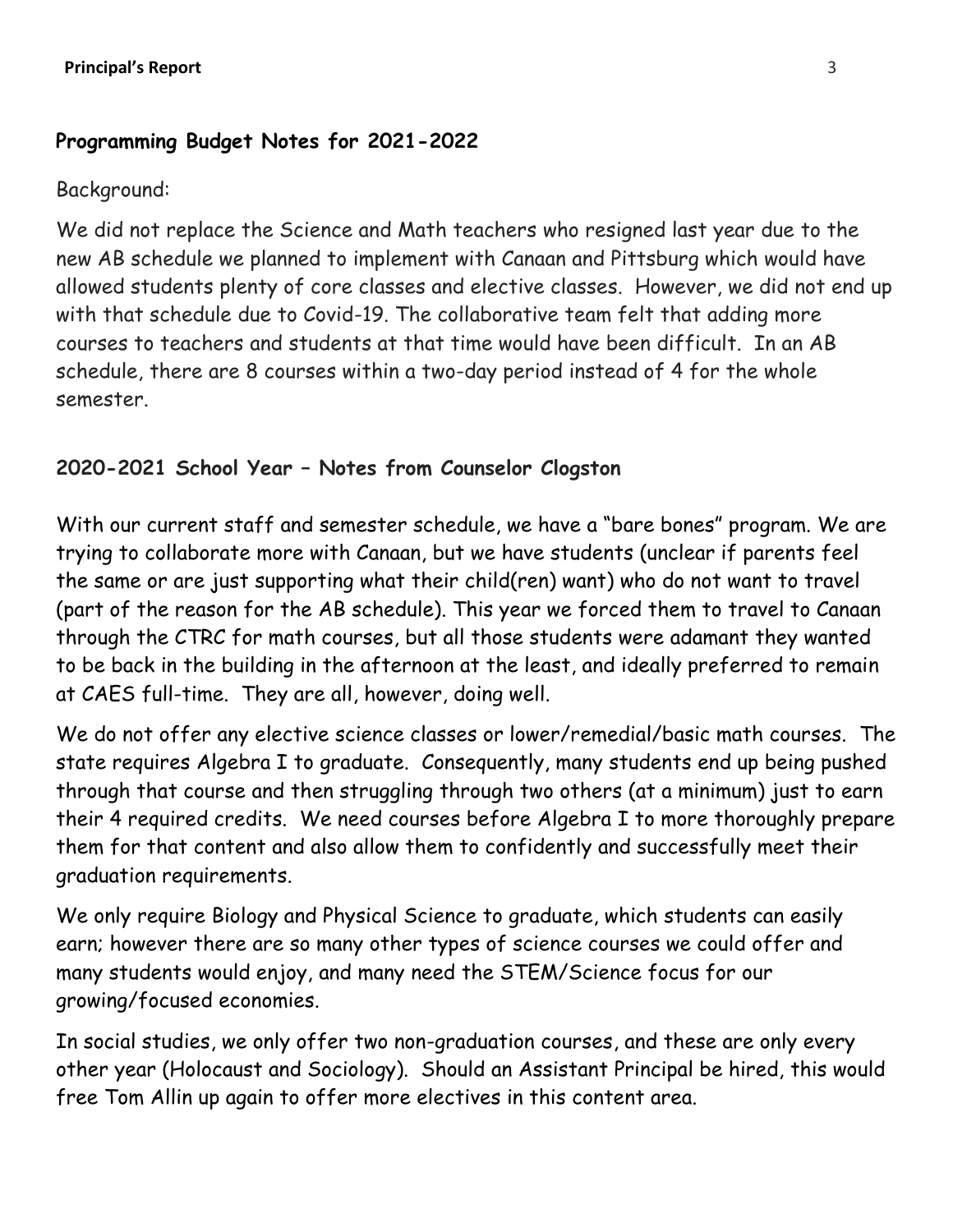## **Other: AP Position – Principal Wheelock**

One thing to note is that if we hire an Assistant Principal, that frees me up to do curriculum work with my staff. Also, I plan to utilize the AP as more than just discipline; so looking for a teacher cert in math/science, the AP could teach a course on A day and B day or a semester course or do interventions, depending on which schedule we implement.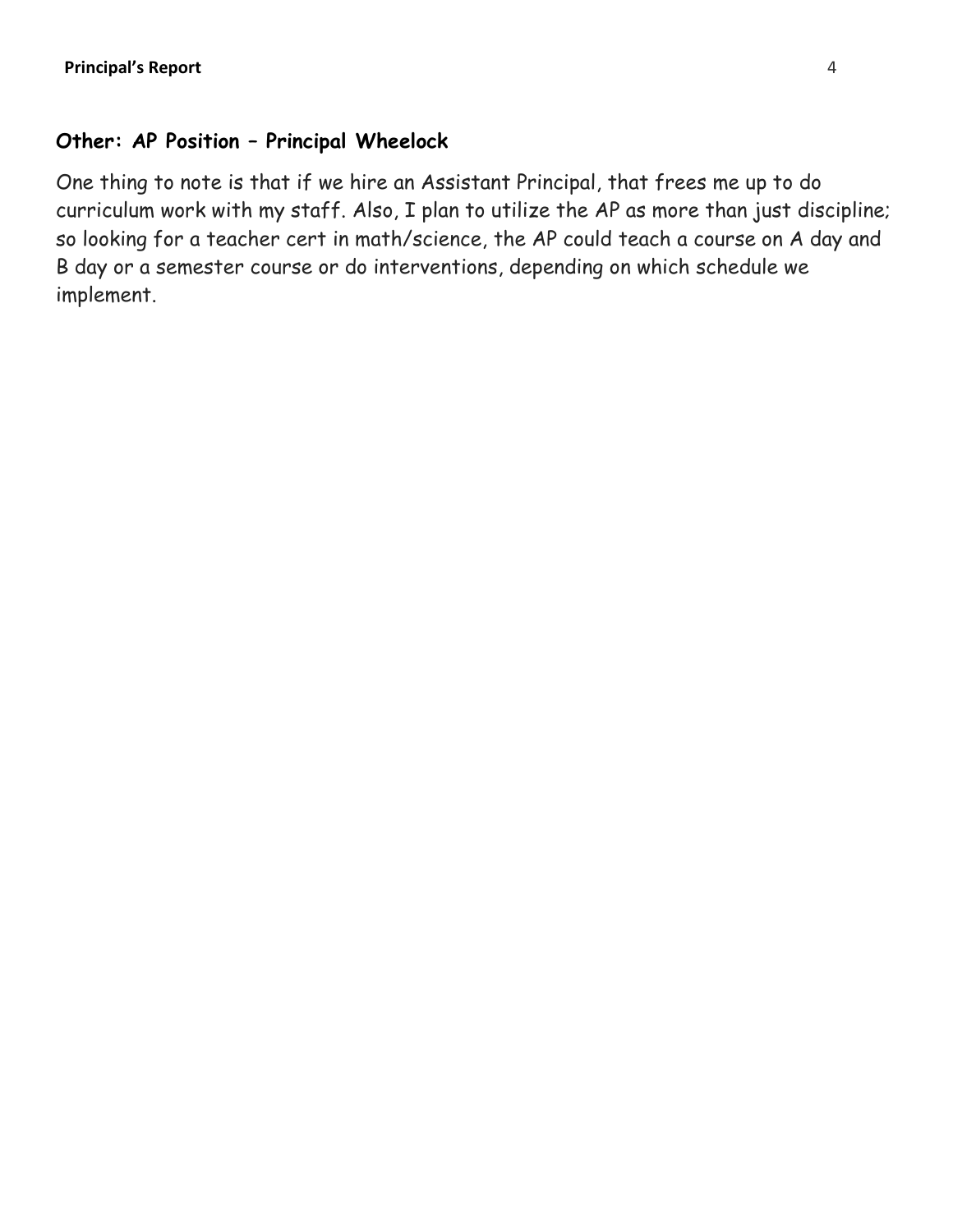# *Superintendent's Report*

# *December 2020*



### **Connecticut River Valley Planning Committee**

The next meeting will be held on December 21st at 6:00 pm. A survey will soon be sent out to gather ideas for the name of the new regional school district. Meeting information may be found on the committee website [www.connecticutrivercollaborative.org](http://www.connecticutrivercollaborative.org/)**.**

### **Curriculum Instruction and Assessment**

The Curriculum Committee was initiated and held their first meeting on November 16 and will meet at least monthly. Here are highlights of this month's work:

## The "Why" behind this work

A system built on competencies or proficiencies allows students to work master content at their own pace. Proficiency Based Learning (VT) and Competency Based Education (NH) have been required curriculum delivery systems for some time. Both of these systems are synonymous with each other.

## Our Joint Objective

Our collaborative Vt and NH committee is working together to facilitate this system and disseminate information to teachers to help them work together to implement personalized learning, using integrated technology tools and a competency-based learning approach.

### What has taken place

Our first meeting was 11/16/20. The purpose of this meeting was to understand the process, system, and timeline. We will be working with consultant, Brian Stack, from Sanborn High School.

## Anticipated Timeline

Superintendents Debra Taylor and Karen Conroy have developed the following timeline for our work. This PD lineup is subject to change as we learn and move forward.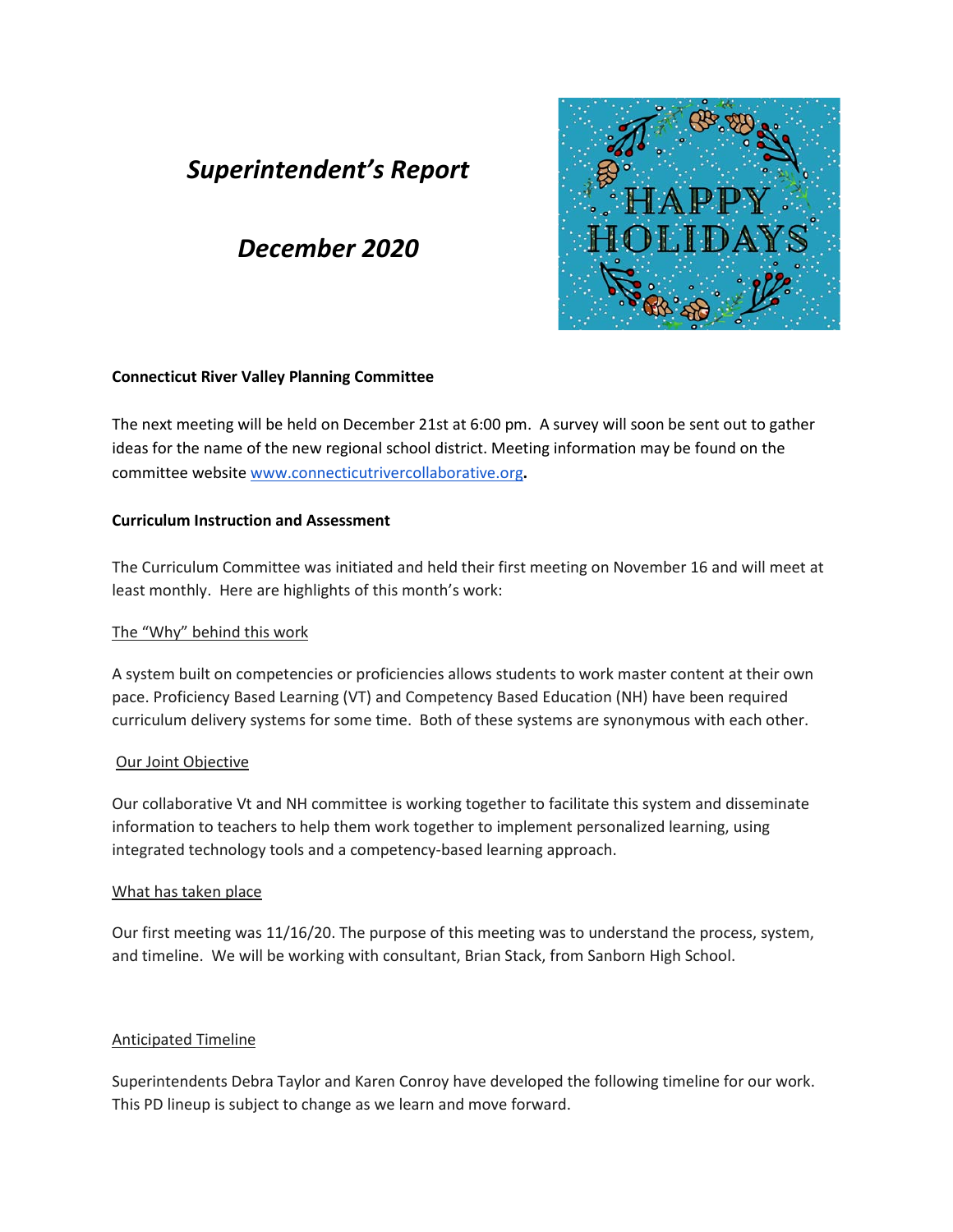Work will occur on the following dates, times, and locations:

- December 9, 2020 Early Release (Remote)
- February 3, 2021 Early Release (Remote)
- March 18, 2021 Early Release (Remote)
- March 19, 2021 Full Day Professional Development (Remote)
- June 17, 2021 Early Release (Remote)

● June 28-July 2 - 2021 - Teacher Professional Development Design Institute. (Both on site and remote options will be available to meet the needs of all staff and the challenges of the pandemic.)

#### Communication and Transparency

After each meeting, teachers will receive updates on what took place to ensure everyone is receiving the same information around this work.

#### Resource

For more information, please reference thi[s](https://drive.google.com/file/d/1wjJ5aOwRuuZ33UHHak1pCY75rds8mAa0/view?usp=sharing) [Competency Based Learning Handbook.](https://drive.google.com/file/d/1wjJ5aOwRuuZ33UHHak1pCY75rds8mAa0/view?usp=sharing)

#### **Remote Learning**

Our staff, families and students have been significantly impacted by the rise in COVID 19 cases in our region. We are also experiencing staffing challenges due to substitute teachers shortages and strict travel guidance requiring quarantining after non-essential travel. Consequently, we had no choice but to continue remote learning through December.

We continue to hone our skills with remote learning as instructors. Professional development concerning remote learning tools and strategies has been an ongoing part of our focus beginning this summer and into the fall. We received 125 chromebooks and distributed them to families of our elementary students this fall. Our teachers are carrying out regular daily instruction and families are providing us with good feedback. We chose to use Zoom as the teacher's virtual meeting tool. This has enabled us more flexibility in instruction and programming. Repurposing physical classroom methodologies for virtual classes is critical to our success. We have reached out to families who do not have internet access and have ordered hot spots and investigated connections from local internet service providers as well.

We are also reaching out to our teachers to document successful remote learning strategies and celebrate student achievements during these challenging times. One thing that is for certain is that the pandemic has caused us to rethink education and will lead to a more flexible, personalized approach to teaching and learning in the coming months and years.

As we continue to face the challenges of the pandemic, we are continuously monitoring guidance from the Departments of Education and Health and Human Services as well as COVID 19 transmission rates in our communities. Thank you for your support of our students and community health and wellness.

#### **School Board Appreciation**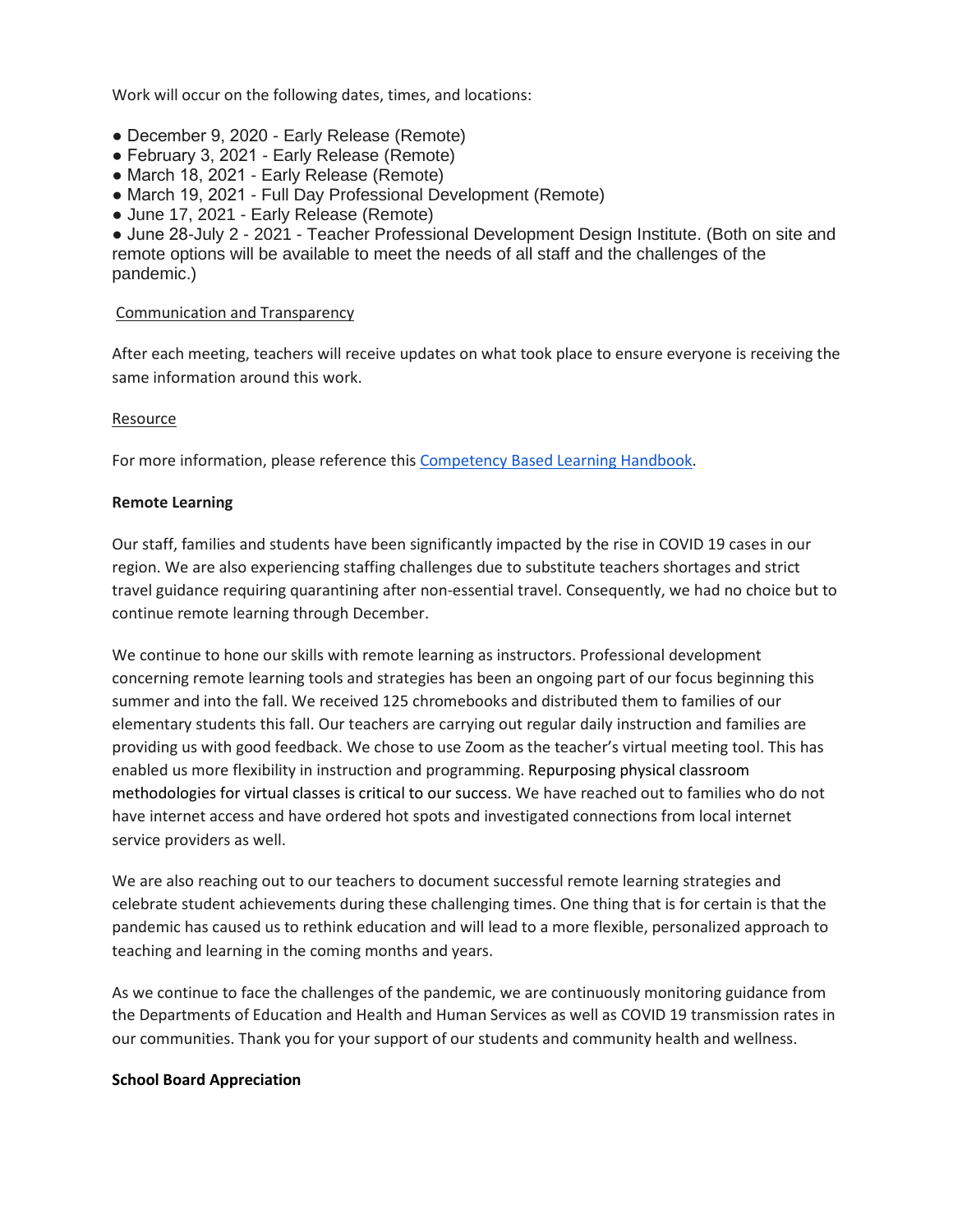We very much appreciate the Board's support of our recommendation to implement more stringent health and safety practices. We hope that our collective efforts and promotion of these health and safety practices throughout our communities will slow the spread and enable us to return to in person instruction once again.

### **Communication**

Our efforts to communicate with students, families and staff are ongoing. Our new websites are a great vehicle. We post updates on Facebook and Twitter as well. SAU office and leadership team meetings continue. We maintain daily communication among our school and central office teams.

The fourth Parent Forum on COVID-19 will be held on Monday, November 30 at 5:30 pm. This virtual meeting is open to parents and community members and will continue to be co-led by the Superintendent and School Health Coordinator and Colebrook Nurse Devon Phillips.

### **Looking Ahead to 2021**

2020 has certainly presented challenges to all of us. However, out of challenge comes opportunity! We have learned new skills and advanced our integration of technology. We have found ways to connect and communicate with students, staff and families that are convenient and informative. We have learned that flexibility is primary and that personalization is possible and necessary in a post pandemic era.

On July 1, 2020, I made a commitment to develop a comprehensive picture of SAU 7 and our member districts, including students, staff, families and community stakeholders. My entry work included interviews, document reviews, school visitations, participation in school staff meetings, community forums, and support of the regional Connecticut River Collaborative Planning Committee. In addition, the pandemic response has been an ongoing focus this year. This included understanding the history and context, norms for operation, and identification of goals and tasks to be prioritized.

At our recent SAU 7 School Board meeting, I presented draft goals for Board consideration. The Board asked that each member district board review and provide feedback concerning these goals in advance of the upcoming December SAU7 Board meeting. Here are the goals stemming from my initial transition to the school system. I look forward to your feedback.

- Provide Leadership During Pandemic in 5 Key Areas:
	- $\bigcirc$  Health and Safety;
	- $\bigcirc$  Finance, Policy and Communication;
	- Logistics;
	- Curriculum, Instruction and Assessment;
	- $\bigcirc$  Social Emotional Learning and Supports